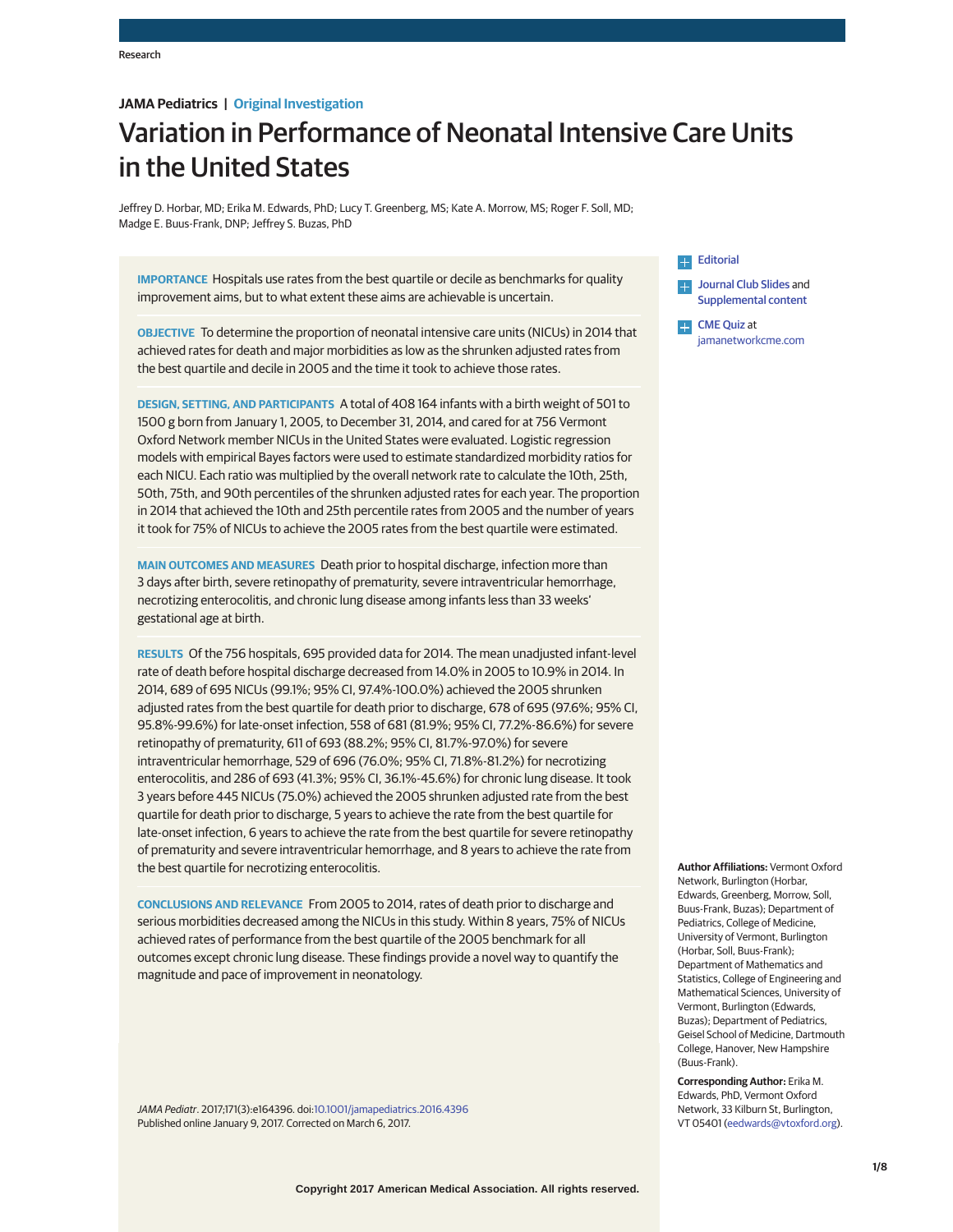Outcomes for very low-birth-weight infants treated in<br>
neonatal intensive care units (NICUs) have improved<br>
during the past 25 years.<sup>1-3</sup> Despite these improve-<br>
monts, more than 40% of these infants still die during thei neonatal intensive care units (NICUs) have improved ments, more than 40% of these infants still die during their initial hospitalization or experience 1 or more serious morbidities<sup>4</sup> that can result in adverse neurodevelopmental outcomes,<sup>5-7</sup> prolonged lengths of stay and increased costs,<sup>8</sup> and psychological distress for families.<sup>9</sup>

The development of evidence-based perinatal and obstetrical care practices<sup>10</sup> and application of these practices to clinical care contribute to improved outcomes. Quality improvement teams working in NICUs frequently use the hospital rates at the best quartile or best decile when setting measurable improvement aims. In this study, we address the following question: Can all NICUs perform as well as those at the best quartile or decile? By definition, only 10% or 25% of NICUs can perform in the best decile or best quartile for a given outcome in a given year, but we can ask how many NICUs achieve the rates from the best quartile or best decile from a baseline year in subsequent years and how long it took them to do so.

We used data from Vermont Oxford Network, a voluntary collaboration of health care professionals around the world dedicated to improving the quality, safety, and value of care for newborn infants and their families.<sup>11</sup> More than 750 NICUs in the United States participate in the Vermont Oxford Network database, which enrolls nearly 90% of all very lowbirth-weight infants born in the United States each year. These data provide a unique opportunity to characterize the variation in outcomes among NICUs. The new measures we describe provide insights into the magnitude and pace of improvements that have occurred in neonatal intensive care and will help teams assess their own performance and set measurable aims for quality improvement.

## Methods

Vermont Oxford Network members submitted standardized data for infants with a birth weight of 401 to 1500 g or a gestational age of 22 weeks 0 days to 29 weeks 6 days who were born in the member hospital or admitted within 28 days of birth without first having been discharged home. This analysis includes infants weighing 501 to 1500 g who were born from January 1, 2005, to December 31, 2014, submitted by 756 hospitals in the United States (eTable 1 in the Supplement). All hospitals that contributed finalized data at any point during the study period were included. Local staff collected data using uniform definitions that did not change during the study period.<sup>12</sup> All data underwent automated checks for quality and completeness at the time of submission. The University of Vermont Committee on Human Research approved the use of the Vermont Oxford Network Research Repository for this analysis. Consent for the Research Repository was waived by the University of Vermont Committee on Human Research. All data were deidentified.

#### **Outcomes**

Mortality was defined as death before hospital discharge. Infants transferred from the reporting hospital to another hos-

**Question** What proportion of neonatal intensive care units in 2014 achieved the risk-adjusted rates from the best quartile and decile from 2005 for death and serious morbidities?

**Findings** In this observational study, we calculated the 10th, 25th, 50th, 75th, and 90th percentiles of risk-adjusted neonatal intensive care unit rates for death and serious morbidities from 2005 to 2014 at US Vermont Oxford Network member neonatal intensive care units. Adjusted rates for all outcomes decreased during the study: within 8 years, 75% of neonatal intensive care units achieved the rates from the best quartile in 2005 for all outcomes except chronic lung disease.

**Meaning** These findings provide a novel way to quantify the magnitude and pace of improvement in neonatology.

pital were tracked for survival status until discharge from that hospital. Infants were classified as having chronic lung disease if they were younger than 33 weeks' gestational age at birth and received supplemental oxygen at 36 weeks' postmenstrual age or, if transferred or discharged at 34 to 35 weeks, were receiving supplemental oxygen at discharge. Late-onset infection included recovery of a bacterial pathogen or coagulasenegative *Staphylococcus* from blood or cerebrospinal fluid obtained more than 3 days after birth or a fungus from a blood specimen obtained more than 3 days after birth. Diagnosis of coagulase-negative staphylococcal infection also required systemic signs of infection and treatment for 5 days or more with intravenous antibiotics. Diagnosis of necrotizing enterocolitis occurred at surgery or postmortem or required at least 1 clinical sign (eg, bilious gastric aspirate or emesis, abdominal distention, or gross or occult blood in the stool) and at least 1 radiographic finding (eg, pneumatosis intestinalis, hepatobiliary gas, or pneumoperitoneum). Intraventricular hemorrhage was diagnosed with cranial imaging within 28 days of birth by using cranial ultrasonography (in 2005) or cranial ultrasonography, magnetic resonance imaging, or computed tomography (from 2006-2014), with severe intraventricular hemorrhage defined as grades 3 and 4 using the classification from Papile et al.<sup>13</sup> Diagnosis and staging of retinopathy of prematurity were based on results of retinal examination before discharge, with severe retinopathy of prematurity defined as stages 3 to 5.<sup>14</sup>

## Hospital Characteristics

Members completed surveys of hospital characteristics (response rate, 755 [99.9%]). Type of NICU was derived based on responses to whether the hospital was required by state regulation to transfer infants to another hospital for assisted ventilation based on the infant's characteristics or duration of ventilation required or whether none of 10 surgical procedures was performed at the hospital (omphalocoele repair, ventriculoperitoneal shunt, tracheoesophageal fistula or esophageal atresia repair, bowel resection or renanastomosis, meningomyelocoele repair, patent ductus arteriosus ligation, cardiac catheterization, or cardiac surgery requiring bypass). Teaching hospitals were defined as those having neonatal fellows,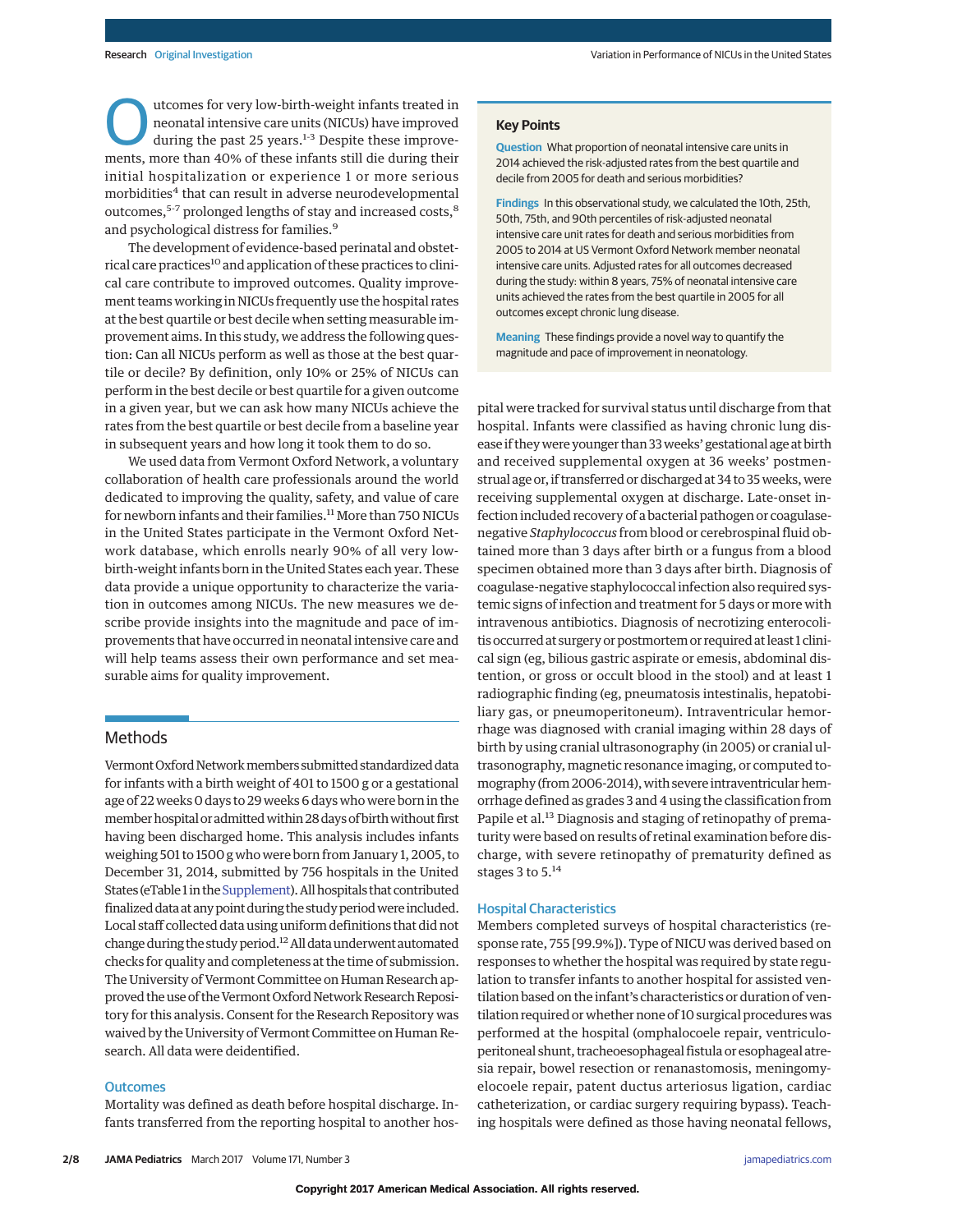pediatric residents, or other residents participating in direct patient care in the NICU.

#### Statistical Analysis

Members reported observed counts for each outcome and year. We calculated expected counts using logistic regression models adjusted for casemix (sex, gestational age, location of birth, multiple birth, small size for gestational age, birth defects, Apgar score at 1 minute, and mode of delivery).<sup>15</sup> Eligible infants from multiple births were included as separate observations. Small size for gestational age was defined within categories of sex, race/ethnicity, andmultiple birth as birth weight below the 10th percentile based on smoothed curves from the US Natality Data set, which has counts and rates of births occurring within the United States.<sup>16</sup> For chronic lung disease, we adjusted for altitude above 4000 feet.

We used empirical Bayes shrinkage estimators to compute standardized morbidity ratios for each hospital using a hierarchical logistic regression model that assumed a posterior gamma Poisson distribution.<sup>17,18</sup> We multiplied each hospital's standardized morbidity ratio for each year and outcome by the Vermont Oxford Network rate of the outcome for that year to calculate adjusted rates. Quantiles by year represented the hospital-level rates at the 10th, 25th, 50th, 75th, and 90th percentiles. The 95% CIs for the percentage of NICUs that achieved the 10th and 25th percentile rates from 2005 to 2014 were calculated by bootstrap resampling of observed and expected counts.

To evaluate the potential effect of changes in participating hospitals over time, primary analyses were replicated for the 421 hospitals that participated for all 10 years. Since the results were essentially unchanged, we report only the data for the entire population. Analyses were performed using SAS statistical software, version 9.4 (SAS Institute), and R, version 3.3.0 (R Core Team [2016], R Foundation for Statistical Computing).

## Results

Of the 756 hospitals that contributed data to the study, 93 (12.3%) had restrictions on assisted ventilation, 225 (29.8%) had no ventilation restrictions and did not perform neonatal surgery, 312 (41.3%) had no ventilation restrictions and performed neonatal surgery except cardiac surgery requiring bypass, and 114 (15.1%) had no ventilation restrictions and performed neonatal surgery, including cardiac surgery requiring bypass. A total of 362 hospitals (47.9%) were teaching hospitals. Overall, 756 hospitals contributed at least 1 year of data, 631 contributed data for at least 5 years, and 421 contributed data for all 10 years.

Mean unadjusted rates for death before hospital discharge and all neonatalmorbidities declined from 2005 to 2014 (eTable 2 in the [Supplement\)](http://jama.jamanetwork.com/article.aspx?doi=10.1001/jamapediatrics.2016.4396&utm_campaign=articlePDF%26utm_medium=articlePDFlink%26utm_source=articlePDF%26utm_content=jamapediatrics.2016.4396). The mean unadjusted infantlevel rate of death before hospital discharge decreased from 14.0% in 2005 to 10.9% in 2014, late-onset infection decreased from 21.9% to 10.1%, severe intraventricular hemorrhage decreased from 9.4% to 7.9%, necrotizing enterocolitis decreased from 7.1% to 5.2%, severe retinopathy of prematurity decreased from 9.8% to 6.2%, and chronic lung disease decreased from 31.6% to 28.6%. During this period, the percentage of infants who were born at the reporting hospital and discharged home increased, while the percentage of infants transferred decreased.

From 2005 to 2014, the shrunken adjusted quantile rates decreased for every outcome (Figure 1 and Table 1). At the 25th percentile, absolute differences in outcome rates from 2005 to 2014 were 9% for late infection, 3% for mortality, 2.2% for chronic lung disease, 2.4% for severe retinopathy of prematurity, 1.4% for necrotizing enterocolitis, and 1.1% for severe intraventricular hemorrhage. Absolute differences from 2005 to 2014 for the 90th percentile were 16% for infection and 6.1% for severe retinopathy of prematurity, indicating that the highest NICU rates for these outcomes dropped substantially during the 10 years of the study. Infection had the largest absolute decreases at every quantile from 2005 to 2014.

By 2014,more than 75% of the 695 NICUs contributing data in 2014 achieved the shrunken adjusted rate from the 25th percentile from 2005 for all measures except chronic lung disease (Figure 2 and Table 2). Neonatal intensive care units achieved the biggest gains in death before hospital discharge and late-onset infection: by 2014, 689 of 695 NICUs (99.1%; 95% CI, 97.4%-100.0%) achieved shrunken adjusted rates of mortality and 678 of 695 (97.6%; 95% CI, 95.8%-99.6%) achieved shrunken adjusted rates of late-onset infection as low as or lower than the rate of the best quartile in 2005, while 684 of 695 NICUs (98.4%; 95% CI, 94.1%-100.0%) achieved shrunken adjustedmortality rates and 632 of 695 (90.9%; 95% CI, 87.1%-95.0%) achieved shrunken adjusted rates of lateonset infection as low as or lower than the rate of the best decile in 2005. For other measures, 611 of 693 NICUs (88.2%; 95% CI, 81.7%-97.0%) achieved the shrunken adjusted rate from the best quartile for severe intraventricular hemorrhage, 558 of 681 (81.9%; 95% CI, 77.2%-86.6%) for severe retinopathy of prematurity, 529 of 696 (76.0%; 95% CI, 71.8%-81.2%) for necrotizing enterocolitis, and 286 of 693 (41.3%; 95% CI, 36.1%- 45.6%) for chronic lung disease. A total of 446 of 693 NICUs (64.4%; 95% CI, 59.7%-72.6%) achieved the shrunken adjusted rate for the best decile in 2005 of severe intraventricular hemorrhage, 310 of 681 (45.5%; 95% CI, 40.8%-49.8%) for severe retinopathy of prematurity, 366 of 696 (52.6%; 95% CI, 46.3%-56.9%) for necrotizing enterocolitis, and 118 of 693 (17.0%; 95% CI, 12.0%-21.9%) for chronic lung disease.

It took 3 years before 445 NICUs (75.0%) had achieved the shrunken adjusted rate from the best quartile in 2005 for death prior to discharge, 5 years to achieve the rate from the best quartile for late-onset infection, 6 years to achieve the rate from the best quartile for severe retinopathy of prematurity and severe intraventricular hemorrhage, and 8 years to achieve the rate from the best quartile for necrotizing enterocolitis.

## **Discussion**

Short-term outcomes for very low-birth-weight infants have improved in recent years.<sup>1-3</sup> From 2005 to 2014, unadjusted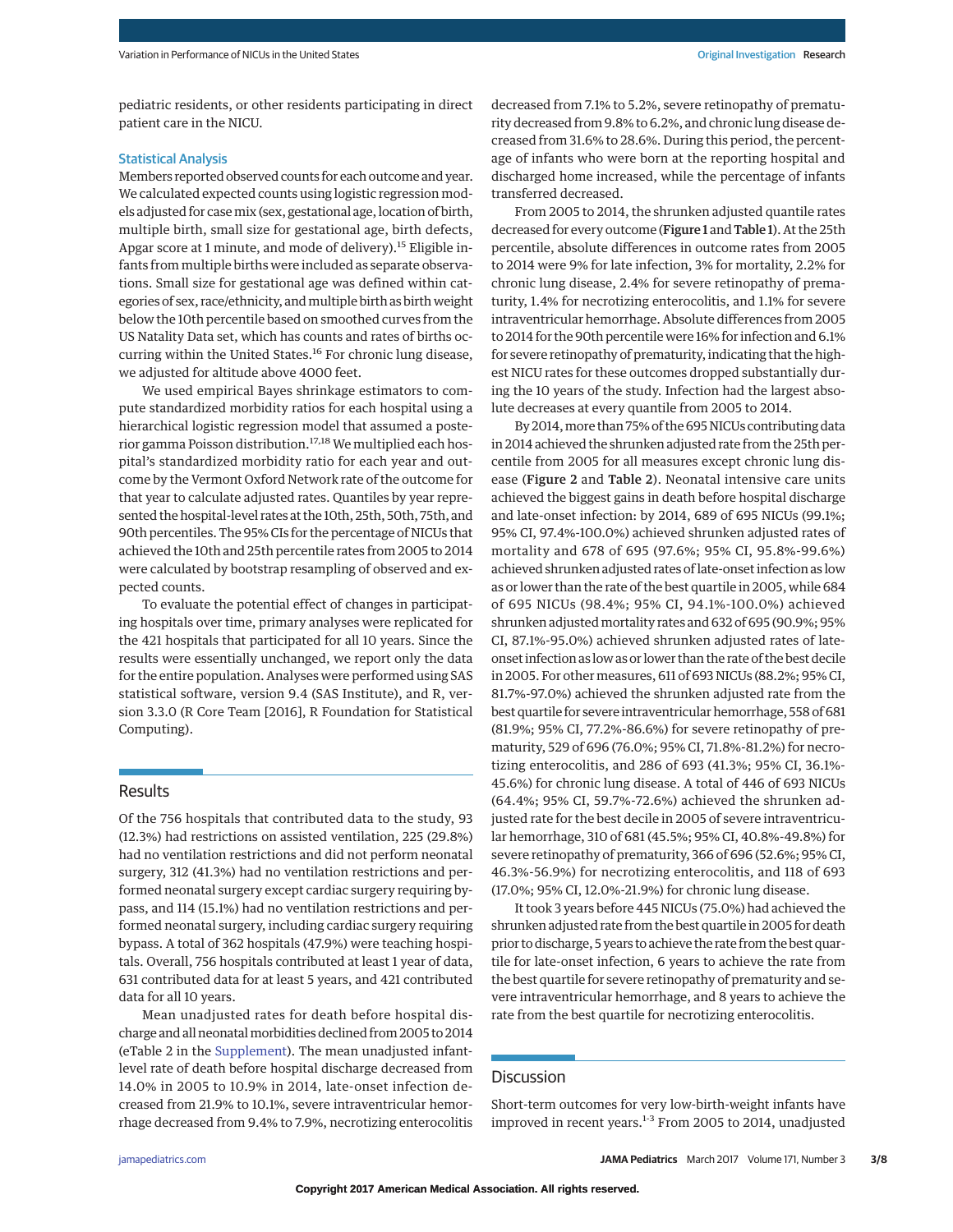#### Figure 1. Risk-Adjusted Rates of Outcomes in the Neonatal Intensive Care Unit at the 10th, 25th, 50th, 75th, and 90th Percentiles, 2005-2014



These charts illustrate percentiles of risk-adjusted rates for mortality and neonatal morbidities by year. A, Mortality. B, Chronic lung disease. C, Late-onset infection. D, Necrotizing enterocolitis. E, Severe intraventricular hemorrhage. F, Severe retinopathy of prematurity.

rates of mortality and 5 neonatal morbidities declined with varying magnitude, from a relative decrease of more than 50% for late-onset infection (from 22% in 2005 to 10% in 2014) to a relative decrease of less than 10% for chronic lung disease (from 32% in 2005 to 29% in 2014).

Variation among NICUs in the magnitude and pace of improvement has not been described. We reported quantiles for shrunken adjusted rates of death before hospital discharge and selected neonatal morbidities from 2005 to 2014 for 756 Vermont Oxford Network member NICUs in the United States. The proportions of NICUs that had achieved rates previously achieved by only the best 10% or 25% of NICUs were high for all outcomes. By 2014, 689 NICUs (99.1%) had achieved the shrunken adjusted rate of the best quartile from 2005 and 684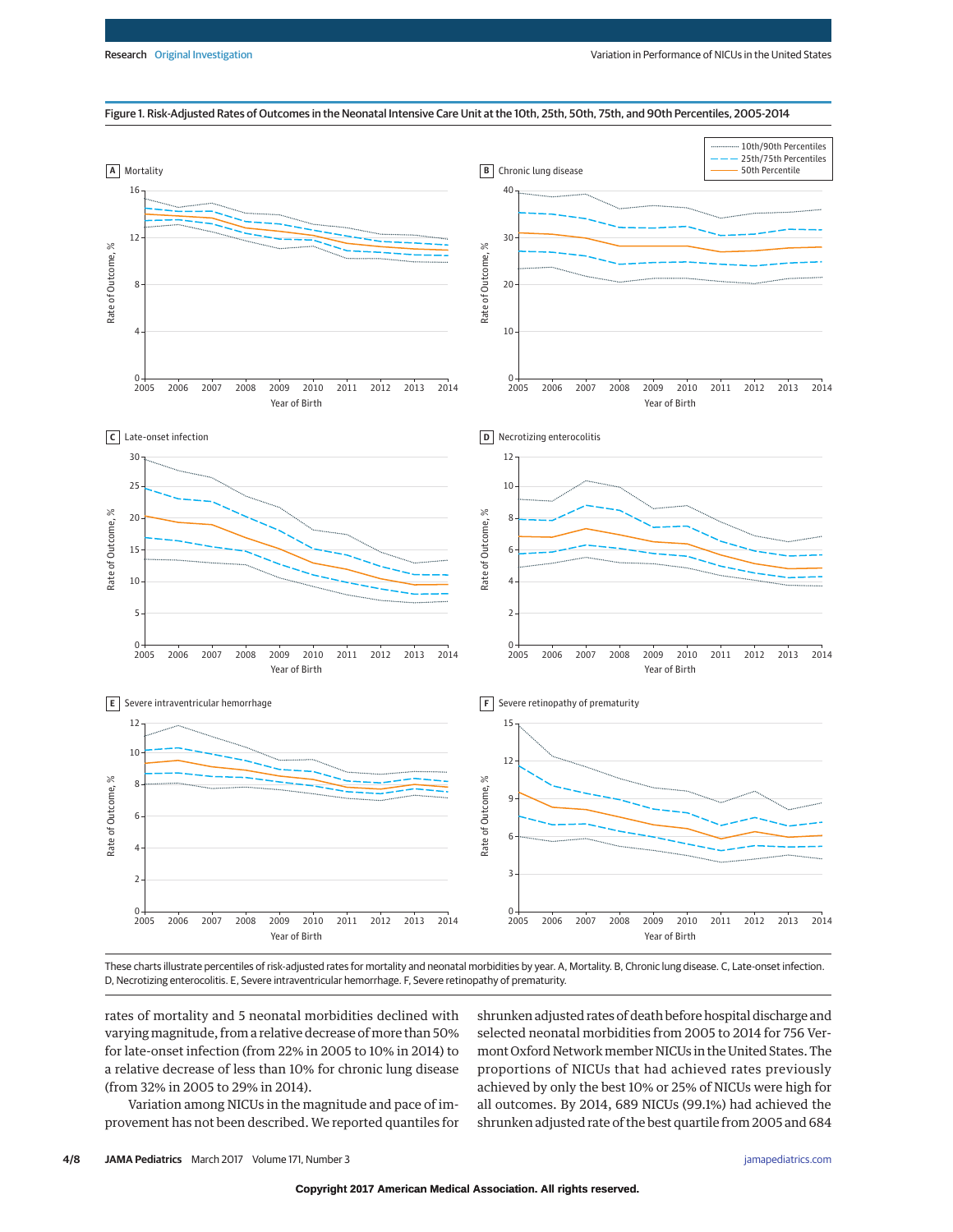## Table 1. Risk-Adjusted NICU Rates for 6 Neonatal Outcomes

|                      |      | No. (%) |      |      |      |      |
|----------------------|------|---------|------|------|------|------|
| Outcome              | Year | 10th    | 25th | 50th | 75th | 90th |
| Mortality            | 2005 | 12.9    | 13.5 | 14.0 | 14.5 | 15.3 |
|                      | 2014 | 9.9     | 10.5 | 10.9 | 11.4 | 11.9 |
| <b>CLD</b>           | 2005 | 23.4    | 27.1 | 31.0 | 35.3 | 39.4 |
|                      | 2014 | 21.6    | 24.9 | 28.0 | 31.6 | 36.0 |
| Late-onset infection | 2005 | 13.7    | 17.2 | 20.6 | 25.0 | 29.6 |
|                      | 2014 | 7.0     | 8.2  | 9.7  | 11.2 | 13.6 |
| <b>NEC</b>           | 2005 | 4.9     | 5.7  | 6.8  | 7.9  | 9.2  |
|                      | 2014 | 3.7     | 4.3  | 4.9  | 5.7  | 6.9  |
| SIVH                 | 2005 | 8.1     | 8.7  | 9.4  | 10.2 | 11.1 |
|                      | 2014 | 7.2     | 7.6  | 7.9  | 8.2  | 8.8  |
| <b>SROP</b>          | 2005 | 5.9     | 7.6  | 9.5  | 11.6 | 14.7 |
|                      | 2014 | 4.2     | 5.2  | 6.0  | 7.1  | 8.6  |

Abbreviations: CLD, chronic lung disease; NEC, necrotizing enterocolitis; NICU, neonatal intensive care unit; SIVH, severe intraventricular hemorrhage; SROP, severe retinopathy of prematurity.

NICUs (98.4%) had achieved the shrunken adjusted rate of the best decile from 2005 for mortality, while 678 NICUs (97.6%) had achieved the shrunken adjusted rate of the best quartile from 2005 and 632 (90.9%) had achieved the shrunken adjusted rate of the best decile from 2005 for late-onset infection. Neonatal intensive care units were able to make gains in necrotizing enterocolitis, severe intraventricular hemorrhage, and severe retinopathy of prematurity, with 76.0%, 88.2%, and 81.9% of NICUs, respectively, reaching the shrunken adjusted rates of the best quartile from 2005 for these measures in 4 to 8 years. These results illustrate themagnitude and pace of improvement that has occurred over the decade and describe the variation in outcomes that persists among different NICUs. These data provide benchmarks against which NICU teams can assess their own performance, identify focused opportunities for improvement, and set measurable aims.

The metrics we present provide a novel way to quantify the magnitude and pace of improvement for the field of neonatology. The dramatic increases in the proportions of NICUs that had learned to achieve rates that had been achieved by only the best 25% or 10% of units a decade earlier represent the learning curve for the care of very low-birth-weight infants in the United States. The time it took for 75% of NICUs to achieve the shrunken adjusted rate of the best quartile from 2005 highlights the differences in the pace of improvement for the various outcomes that we studied. We are not aware of similar data from other clinical specialties and therefore cannot comment on how the magnitude and pace of improvement in neonatology compares with that of other fields.

We calculated benchmark rates in 2005 and the proportion of NICUs in 2014 below these benchmarks using empirical Bayesian methods applied to individual estimates of NICU standardized morbidity ratios. The estimates for each unit "shrink" toward the overall network mean, with the amount of shrinkage being greater for smaller units, resulting in conservative estimates of the adjusted quantiles. Shrinkage to reduce variation owing to small sample sizes is an accepted method<sup>19,20</sup> used by the American College of Surgeons National Surgical Quality Improvement Program<sup>21</sup> and other registries.<sup>22</sup> Hospitals with fewer infants may appear to perform better through shrinking to the network mean than if they were shrunken to a mean specific to low-volume hospitals.<sup>23</sup> There are alternative ways to estimate these benchmarks and proportions, such as squared-error loss ranking procedures or posterior means of an appropriately defined function of the ratios.24 Understanding and comparing the statistical properties of alternative methods, as well as how long a given hospital can sustain a particular quantile rate and the effects of hospital volume, are important areas for future work, particularly if these metrics are to be applied in other clinical fields.

A possible explanation for the improvements we observed is the development and dissemination of evidencebased perinatal and obstetrical care practices and the application of improvement science to translate that evidence into routine practice.<sup>25</sup> Use of antenatal corticosteroids,  $26,27$  widespread adoption of less invasive approaches to respiratory support,<sup>10</sup> standardized care of very low-birth-weight infants, and improved nutrition management, specifically the recognition of the importance of human milk for feeding preterm infants,<sup>28</sup> are examples of evolving practices that can have a measurable effect on these outcomes. The increased adoption of evidence-based practices and their implementation using quality improvement methods may have contributed to the gains in survival without morbidity that we observed.

Since 1995, multidisciplinary teams from more than 550 NICUs have participated in Vermont Oxford Network quality improvement collaboratives. Hundreds more have participated in collaboratives organized by state perinatal organizations<sup>29,30</sup> and private neonatology groups.<sup>31</sup> Lateonset infection has been a major focus for these efforts, with evidence to suggest that infection in neonatal,  $32-36$  pediatric,  $37$ and adult<sup>38</sup> intensive care units can be reduced by participation in quality improvement programs. Neonatology has been at the forefront of applying improvement science to daily care. During the decade under study, many NICU teams have worked together in collaboratives and have tested, implemented, and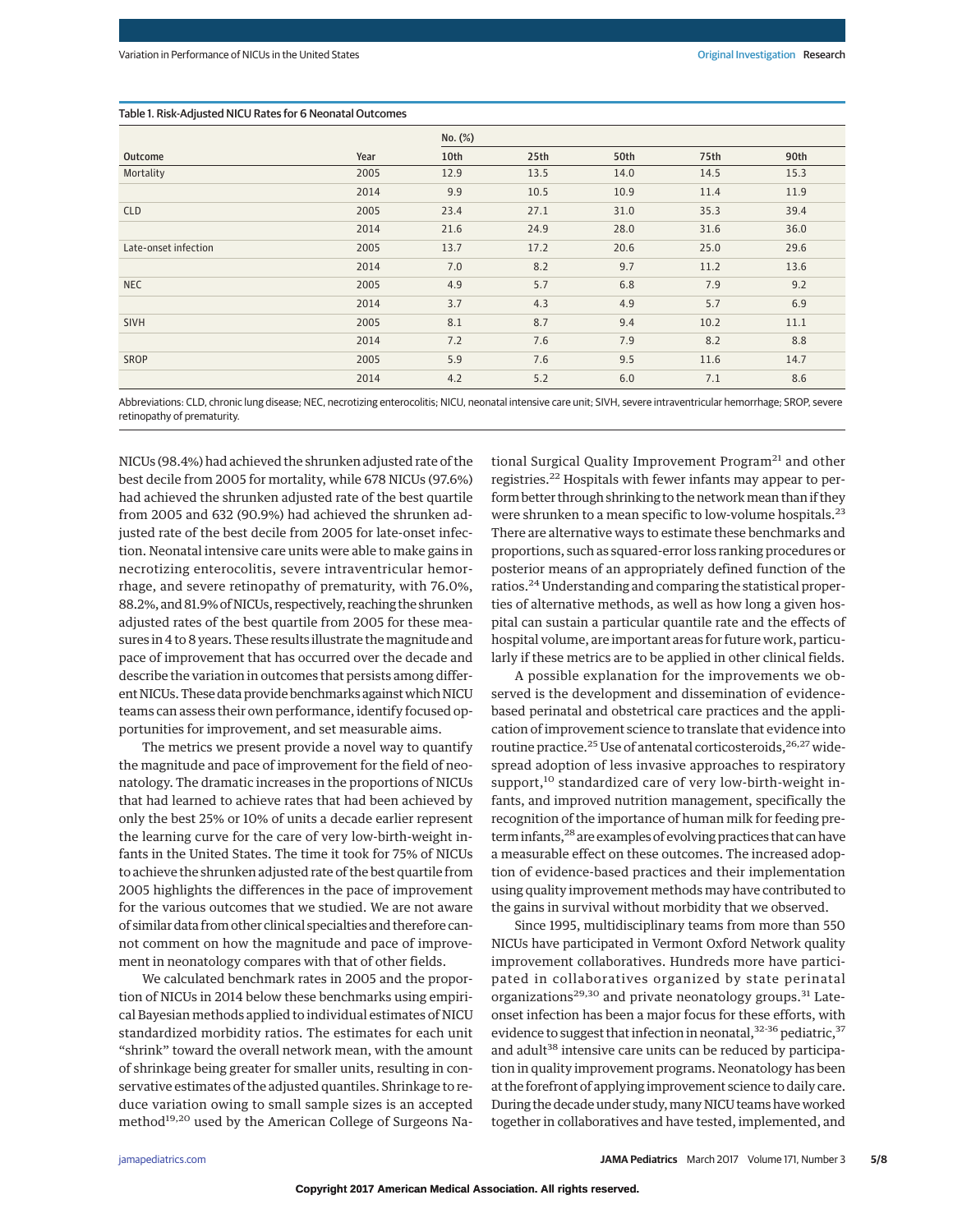#### Figure 2. Percentage of Neonatal Intensive Care Units Reaching the 10th and 25th Percentile Rates for 6 Outcomes From 2005



These charts illustrate the percentage of neonatal intensive care units reaching the 10th and 25th percentiles for mortality and neonatal morbidities from 2005 by year. A, Mortality. B, Chronic lung disease. C, Late-onset infection. D, Necrotizing enterocolitis. E, Severe intraventricular hemorrhage. F, Severe retinopathy of prematurity.

standardized a variety of potentially better practices designed to reduce the major morbidities we have studied. We refer to them as "potentially better" rather than "better" or "best" practices because a practice is not better or best until it is shown to work in the local context.<sup>39</sup> Modeling and simulations based on concepts from complexity science support the suggestion that collaborative learning and learning by doing in the local context are effective strategies for improvement.<sup>40,41</sup> The extent to which these efforts have contributed to the improvements we report is uncertain.42

Although there were improvements in chronic lung disease, the magnitude of change in rates was smaller than for the other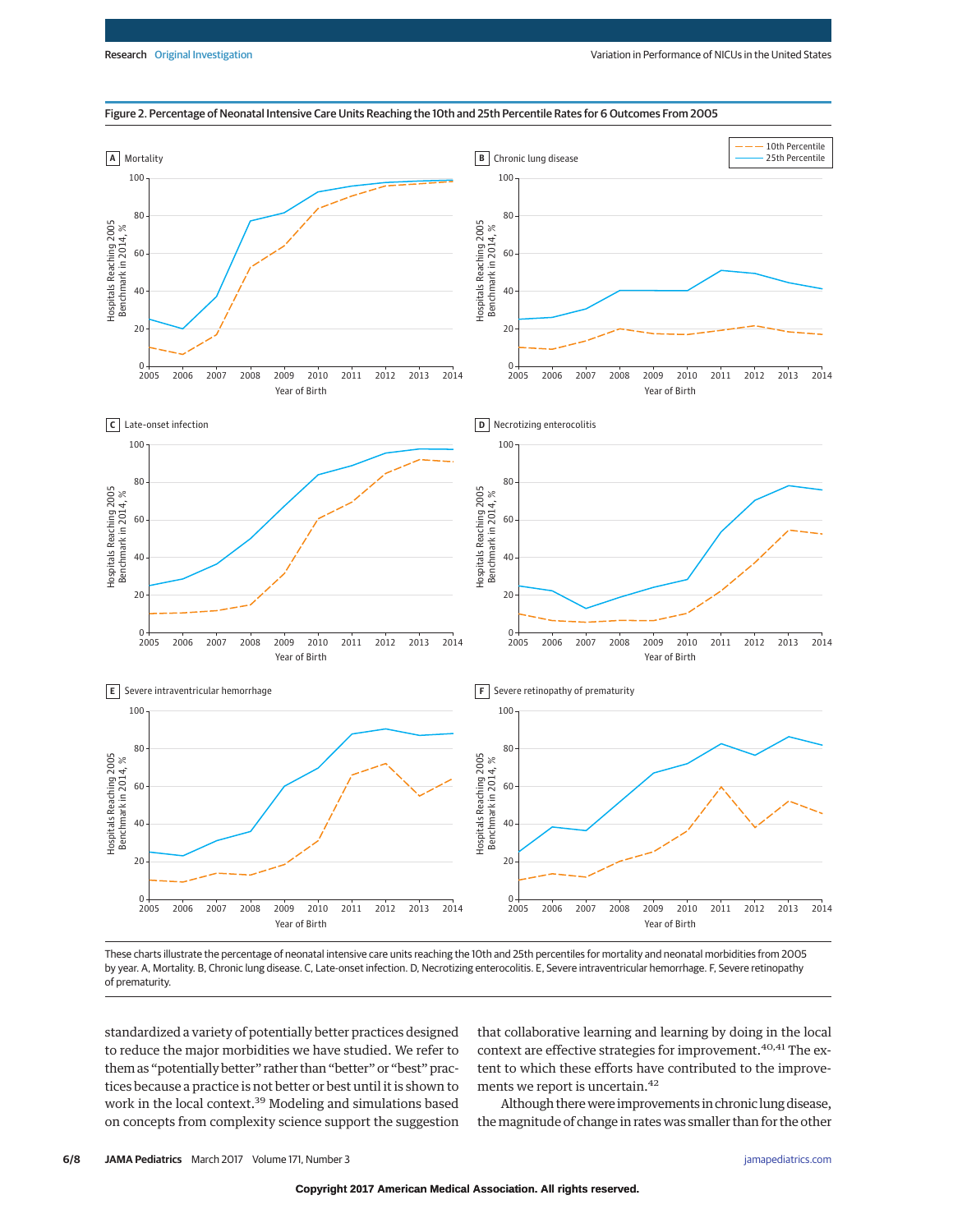Table 2. Percentage of NICUs in 2014 Reaching the 10th and 25th Percentile Rates From 2005 for 6 Neonatal Outcomes

|                | % (95% CI)                              |                                         |  |  |  |
|----------------|-----------------------------------------|-----------------------------------------|--|--|--|
| <b>Outcome</b> | <b>Reaching 10th Percentile</b><br>Rate | Reaching 25th<br><b>Percentile Rate</b> |  |  |  |
| Mortality      | 98.4 (94.1-100.0)                       | 99.1 (97.4-100.0)                       |  |  |  |
| <b>CLD</b>     | 17.0 (12.0-21.9)                        | 41.3 (36.1-45.6)                        |  |  |  |
| Late infection | 90.9 (87.1-95.0)                        | 97.6 (95.8-99.6)                        |  |  |  |
| NEC.           | 52.6 (46.3-56.9)                        | 76.0 (71.8-81.2)                        |  |  |  |
| <b>SIVH</b>    | 64.4 (59.7-72.6)                        | 88.2 (81.7-97.0)                        |  |  |  |
| SROP           | 45.5 (40.8-49.8)                        | 81.9 (77.2-86.6)                        |  |  |  |

Abbreviations: CLD, chronic lung disease; NEC, necrotizing enterocolitis; NICU, neonatal intensive care unit; SIVH, severe intraventricular hemorrhage; SROP, severe retinopathy of prematurity.

outcomes. Existing interventions for the prevention of chronic lung diseasemay be less effective than those targeting other outcomes or may be more difficult to reliably implement. There have been 3 cluster randomized clinical trials of quality improvement collaboratives testing interventions that might reduce chronic lung disease.<sup>43-45</sup> Although all 3 trials demonstrated changes in practices, only 1 showed a reduction in chronic lung disease.45 Another possibility is that our definition of chronic lung disease is insensitive to detecting changes. Although the definition receiving supplemental oxygen at 36 weeks' postnatal age—is widely used in research and clinical reporting, <sup>46</sup> it may not capture changes in themore severe cases of chronic lung disease in which infants require either higher levels of supplemental oxygen or continued respiratory assistance. Additional evidence from randomized clinical trials of interventions to prevent chronic lung disease is needed.<sup>47</sup>

### Limitations

Our study has several potential limitations. First, since this was an uncontrolled observational study, we cannot determine the causes for the improvements reported. Second, the number of hospitals that participated in Vermont Oxford Network increased from 2005 to 2014. We saw nearly identical results when we restricted our analysis to the hospitals that participated in all 10 years, so we do not expect that changes in hospital characteristics contribute to the differences. Third, transferred infants were tracked for survival, but not morbidities, after transfer. The percentage of infants transferred during the study period decreased, which may have resulted in an overestimate of morbidity rates in 2014 relative to 2005 and an underestimate of the proportion of NICUs achieving best quintiles in 2014. Finally, this study includes only members of Vermont Oxford Network and thus may not be generalizable to nonmembers. However, since the Vermont Oxford Network database now enrolls approximately 90% of all very lowbirth-weight infants born in the United States each year, it is likely that the results we report are representative of outcomes in the United States.

## **Conclusions**

By 2014, more than 75% of NICUs in the United States had learned to perform as well or better than the best 25% of NICUs performed in 2005 for major morbidities other than chronic lung disease. The challenge is to accelerate the pace of learning and achieve in just a few years what previously took a decade.

#### ARTICLE INFORMATION

**Accepted for Publication:** November 1, 2016.

**Correction:** This article was corrected on March 6, 2017, to fix Figure 1.

**Published Online:** January 9, 2017. doi[:10.1001/jamapediatrics.2016.4396](http://jama.jamanetwork.com/article.aspx?doi=10.1001/jamapediatrics.2016.4396&utm_campaign=articlePDF%26utm_medium=articlePDFlink%26utm_source=articlePDF%26utm_content=jamapediatrics.2016.4396)

**Author Contributions:** Dr Edwards and Ms Greenberg had full access to all the data in the study and take responsibility for the integrity of the data and the accuracy of the data analysis. Study concept and design: Horbar, Edwards, Soll, Buus-Frank, Buzas.

Acquisition, analysis, or interpretation of data: Horbar, Edwards, Greenberg, Morrow, Buus-Frank, Buzas.

Drafting of the manuscript: Horbar, Edwards, Soll, **Buzas** 

Critical revision of the manuscript for important intellectual content: All authors.

Statistical analysis: Edwards, Greenberg, Morrow, Buzas.

Administrative, technical, or material support: Horbar, Buus-Frank.

Study supervision: Horbar, Soll.

**Conflict of Interest Disclosures:** Drs Horbar, Soll, and Buus-Frank and Mss Greenberg and Morrow are employees of Vermont Oxford Network. Drs Buzas and Edwards are employees of the University of Vermont and receive salary support

from Vermont Oxford Network. No other disclosures were reported.

**Additional Contributions:** We thank the Vermont Oxford Network member hospitals that contributed data used in this study.

#### **REFERENCES**

**1**. Horbar JD, Badger GJ, Carpenter JH, et al; Members of the Vermont Oxford Network. Trends in mortality and morbidity for very low birth weight infants, 1991-1999. Pediatrics[. 2002;110\(1, pt 1\):](https://www.ncbi.nlm.nih.gov/pubmed/12093960) [143-151.](https://www.ncbi.nlm.nih.gov/pubmed/12093960)

**2**. Horbar JD, Carpenter JH, Badger GJ, et al. Mortality and neonatal morbidity among infants 501 to 1500 grams from 2000 to 2009. [Pediatrics](https://www.ncbi.nlm.nih.gov/pubmed/22614775). [2012;129\(6\):1019-1026.](https://www.ncbi.nlm.nih.gov/pubmed/22614775)

**3**. Stoll BJ, Hansen NI, Bell EF, et al; Eunice Kennedy Shriver National Institute of Child Health and Human Development Neonatal Research Network. Trends in care practices, morbidity, and mortality of extremely preterm neonates, 1993-2012.JAMA[. 2015;314\(10\):1039-1051.](https://www.ncbi.nlm.nih.gov/pubmed/26348753)

**4**. Vermont Oxford Network. [https://nightingale](https://nightingale.vtoxford.org) [.vtoxford.org.](https://nightingale.vtoxford.org) Accessed July 25, 2016.

**5**. Schmidt B, Asztalos EV, Roberts RS, Robertson CM, Sauve RS, Whitfield MF; Trial of Indomethacin Prophylaxis in Preterms (TIPP) Investigators. Impact of bronchopulmonary dysplasia, brain injury, and severe retinopathy on the outcome of extremely low-birth-weight infants at 18 months:

results from the Trial of Indomethacin Prophylaxis in Preterms.JAMA[. 2003;289\(9\):1124-1129.](https://www.ncbi.nlm.nih.gov/pubmed/12622582)

**6**. Stoll BJ, Hansen NI, Adams-Chapman I, et al; National Institute of Child Health and Human Development Neonatal Research Network. Neurodevelopmental and growth impairment among extremely low-birth-weight infants with neonatal infection.JAMA[. 2004;292\(19\):2357-2365.](https://www.ncbi.nlm.nih.gov/pubmed/15547163)

**7**. Hintz SR, Kendrick DE, Stoll BJ, et al; NICHD Neonatal Research Network. Neurodevelopmental and growth outcomes of extremely low birth weight infants after necrotizing enterocolitis. Pediatrics[. 2005;115\(3\):696-703.](https://www.ncbi.nlm.nih.gov/pubmed/15741374)

**8**. Zupancic JAF. A systematic review of costs associated with preterm birth. In: Behrman RE, Butler AS, eds. Preterm Birth: Causes, Consequences, and Prevention. Washington, DC: National Academies Press; 2007:688-724.

**9**. Singer LT, Salvator A, Guo S, Collin M, Lilien L, Baley J. Maternal psychological distress and parenting stress after the birth of a very low-birth-weight infant.JAMA[. 1999;281\(9\):799-805.](https://www.ncbi.nlm.nih.gov/pubmed/10071000)

**10**. Soll RF, Edwards EM, Badger GJ, et al. Obstetric and neonatal care practices for infants 501 to 1500 g from 2000 to 2009. Pediatrics[. 2013;132\(2\):](https://www.ncbi.nlm.nih.gov/pubmed/23858426) [222-228.](https://www.ncbi.nlm.nih.gov/pubmed/23858426)

**11**. Horbar JD, Soll RF, Edwards WH. The Vermont Oxford Network: a community of practice. [Clin](https://www.ncbi.nlm.nih.gov/pubmed/20363446) Perinatol[. 2010;37\(1\):29-47.](https://www.ncbi.nlm.nih.gov/pubmed/20363446)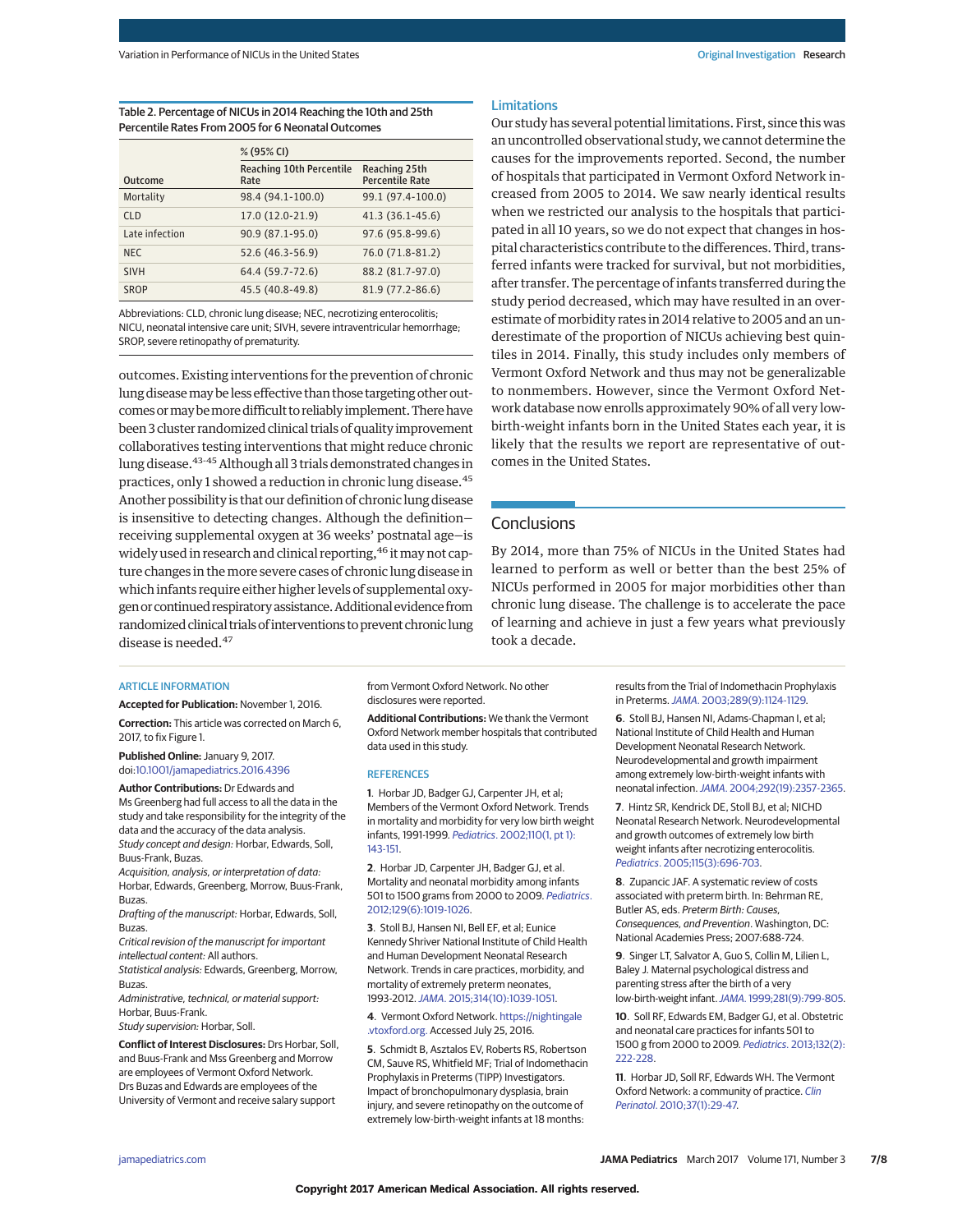**12**. Horbar JD, Soll RF. 2015 Manual of Operations, Part 2, Release 19.0. Burlington, VT: Vermont Oxford Network; 2016.

**13**. Papile LA, Burstein J, Burstein R, Koffler H. Incidence and evolution of subependymal and intraventricular hemorrhage: a study of infants with birth weights less than 1,500 gm. [J Pediatr](https://www.ncbi.nlm.nih.gov/pubmed/305471). 1978; [92\(4\):529-534.](https://www.ncbi.nlm.nih.gov/pubmed/305471)

**14**. International Committee for the Classification of Retinopathy of Prematurity. The International Classification of Retinopathy of Prematurity revisited. Arch Ophthalmol[. 2005;123\(7\):991-999.](https://www.ncbi.nlm.nih.gov/pubmed/16009843)

**15**. Zupancic JA, Richardson DK, Horbar JD, Carpenter JH, Lee SK, Escobar GJ; Vermont Oxford Network SNAP Pilot Project Participants. Revalidation of the Score for Neonatal Acute Physiology in the Vermont Oxford Network. Pediatrics[. 2007;119\(1\):e156-e163.](https://www.ncbi.nlm.nih.gov/pubmed/17158947)

**16**. National Center for Health Statistics, Centers for Disease Control and Prevention. Vital statistics data. [http://www.cdc.gov/nchs/data\\_access](http://www.cdc.gov/nchs/data_access/vitalstatsonline.htm) [/vitalstatsonline.htm.](http://www.cdc.gov/nchs/data_access/vitalstatsonline.htm) Updated September 19, 2016. Accessed November 21, 2016.

**17**. Coory M, Gibberd R. New measures for reporting the magnitude of small-area variation in rates. Stat Med[. 1998;17\(22\):2625-2634.](https://www.ncbi.nlm.nih.gov/pubmed/9839353)

**18**. Simpson JM, Evans N, Gibberd RW, Heuchan AM, Henderson-Smart DJ; Australian and New Zealand Neonatal Network. Analysing differences in clinical outcomes between hospitals. [Qual Saf](https://www.ncbi.nlm.nih.gov/pubmed/12897358) Health Care[. 2003;12\(4\):257-262.](https://www.ncbi.nlm.nih.gov/pubmed/12897358)

**19.** Wears RL, Normand SL, When less is more: using shrinkage to increase accuracy. [Ann Emerg Med](https://www.ncbi.nlm.nih.gov/pubmed/20494223). [2010;55\(6\):553-555.](https://www.ncbi.nlm.nih.gov/pubmed/20494223)

**20**. Shahian DM, Normand SL. What is a performance outlier? [BMJ Qual Saf](https://www.ncbi.nlm.nih.gov/pubmed/25605952). 2015;24(2): [95-99.](https://www.ncbi.nlm.nih.gov/pubmed/25605952)

**21**. Cohen ME, Ko CY, Bilimoria KY, et al. Optimizing ACS NSQIP modeling for evaluation of surgical quality and risk: patient risk adjustment, procedure mix adjustment, shrinkage adjustment, and surgical focus.J Am Coll Surg[. 2013;217\(2\):336-346.e1.](https://www.ncbi.nlm.nih.gov/pubmed/23628227)

**22**. MacKenzie TA, Grunkemeier GL, Grunwald GK, et al. A primer on using shrinkage to compare in-hospital mortality between centers. [Ann Thorac](https://www.ncbi.nlm.nih.gov/pubmed/25742812) Surg[. 2015;99\(3\):757-761.](https://www.ncbi.nlm.nih.gov/pubmed/25742812)

**23**. Silber JH, Rosenbaum PR, Brachet TJ, et al. The Hospital Compare mortality model and the volume-outcome relationship. [Health Serv Res](https://www.ncbi.nlm.nih.gov/pubmed/20579125). [2010;45\(5, pt 1\):1148-1167.](https://www.ncbi.nlm.nih.gov/pubmed/20579125)

**24**. Carlin BP, Louis TA. Bayesian Methods for Data Analysis. 3rd ed. Boca Raton, FL: Chapman & Hall/CRC; 2008.

**25**. Zeitlin J, Manktelow BN, Piedvache A, et al; EPICE Research Group. Use of evidence based practices to improve survival without severe morbidity for very preterm infants: results from the EPICE population based cohort. BMJ[. 2016;354:](https://www.ncbi.nlm.nih.gov/pubmed/27381936) [i2976.](https://www.ncbi.nlm.nih.gov/pubmed/27381936)

**26**. Roberts D, Dalziel S. Antenatal corticosteroids for accelerating fetal lung maturation for women at risk of preterm birth. [Cochrane Database Syst Rev](https://www.ncbi.nlm.nih.gov/pubmed/16856047). [2006;\(3\):CD004454.](https://www.ncbi.nlm.nih.gov/pubmed/16856047)

**27**. ACOG Committee on Obstetric Practice. ACOG Committee Opinion No. 475: antenatal corticosteroid therapy for fetal maturation. [Obstet](https://www.ncbi.nlm.nih.gov/pubmed/21252775) Gynecol[. 2011;117\(2, pt 1\):422-424.](https://www.ncbi.nlm.nih.gov/pubmed/21252775)

**28**. Lee HC, Kurtin PS, Wight NE, et al. A quality improvement project to increase breast milk use in very low birth weight infants. Pediatrics[. 2012;130](https://www.ncbi.nlm.nih.gov/pubmed/23129071) [\(6\):e1679-e1687.](https://www.ncbi.nlm.nih.gov/pubmed/23129071)

**29**. Centers for Disease Control and Prevention. State perinatal quality collboratives. [http://www](http://www.cdc.gov/reproductivehealth/MaternalInfantHealth/PQC-States.html) [.cdc.gov/reproductivehealth/MaternalInfantHealth](http://www.cdc.gov/reproductivehealth/MaternalInfantHealth/PQC-States.html) [/PQC-States.html.](http://www.cdc.gov/reproductivehealth/MaternalInfantHealth/PQC-States.html) Updated March 2, 2016. Accessed July 25, 2016.

**30**. Gould JB. The role of regional collaboratives: the California Perinatal Quality Care Collaborative model. Clin Perinatol[. 2010;37\(1\):71-86.](https://www.ncbi.nlm.nih.gov/pubmed/20363448)

**31**. Ellsbury DL, Clark RH, Ursprung R, Handler DL, Dodd ED, Spitzer AR. A multifaceted approach to improving outcomes in the NICU: the Pediatrix 100 000 Babies Campaign. Pediatrics[. 2016;137\(4\):](https://www.ncbi.nlm.nih.gov/pubmed/26936860) [e20150389.](https://www.ncbi.nlm.nih.gov/pubmed/26936860)

**32**. Payne NR, Finkelstein MJ, Liu M, Kaempf JW, Sharek PJ, Olsen S. NICU practices and outcomes associated with 9 years of quality improvement collaboratives. Pediatrics[. 2010;125\(3\):437-446.](https://www.ncbi.nlm.nih.gov/pubmed/20123773)

**33**. Kaplan HC, Lannon C, Walsh MC, Donovan EF; Ohio Perinatal Quality Collaborative. Ohio statewide quality-improvement collaborative to reduce late-onset sepsis in preterm infants. [Pediatrics](https://www.ncbi.nlm.nih.gov/pubmed/21339274). [2011;127\(3\):427-435.](https://www.ncbi.nlm.nih.gov/pubmed/21339274)

**34**. Schulman J, Stricof R, Stevens TP, et al; New York State Regional Perinatal Care Centers. Statewide NICU central-line-associated bloodstream infection rates decline after bundles and checklists. Pediatrics[. 2011;127\(3\):436-444.](https://www.ncbi.nlm.nih.gov/pubmed/21339265)

**35**. Wirtschafter DD, Powers RJ, Pettit JS, et al. Nosocomial infection reduction in VLBW infants with a statewide quality-improvement model. Pediatrics[. 2011;127\(3\):419-426.](https://www.ncbi.nlm.nih.gov/pubmed/21339273)

**36**. Fisher D, Cochran KM, Provost LP, et al. Reducing central line–associated bloodstream infections in North Carolina NICUs. [Pediatrics](https://www.ncbi.nlm.nih.gov/pubmed/24249819). 2013; [132\(6\):e1664-e1671.](https://www.ncbi.nlm.nih.gov/pubmed/24249819)

**37**. Miller MR, Niedner MF, Huskins WC, et al; National Association of Children's Hospitals and Related Institutions Pediatric Intensive Care Unit Central Line–Associated Bloodstream Infection Quality Transformation Teams. Reducing PICU central line–associated bloodstream infections: 3-year results. Pediatrics[. 2011;128\(5\):e1077-e1083.](https://www.ncbi.nlm.nih.gov/pubmed/22025594)

**38**. Pronovost P, Needham D, Berenholtz S, et al. An intervention to decrease catheter-related bloodstream infections in the ICU. [N Engl J Med](https://www.ncbi.nlm.nih.gov/pubmed/17192537). [2006;355\(26\):2725-2732.](https://www.ncbi.nlm.nih.gov/pubmed/17192537)

**39**. Plsek PE. Quality improvement methods in clinical medicine. Pediatrics[. 1999;103\(1\)\(suppl E\):](https://www.ncbi.nlm.nih.gov/pubmed/9917464) [203-214.](https://www.ncbi.nlm.nih.gov/pubmed/9917464)

**40**. Eppstein MJ, Horbar JD, Buzas JS, Kauffman SA. Searching the clinical fitness landscape. [PLoS One](https://www.ncbi.nlm.nih.gov/pubmed/23166791). [2012;7\(11\):e49901.](https://www.ncbi.nlm.nih.gov/pubmed/23166791)

**41**. Auerswald P, Kauffman S, Lobo J, Shell K. The production recipes approach to modeling technological innovation: an application to learning by doing.J Econ Dyn Control. 2000;24(3):389-450. doi[:10.1016/S0165-1889\(98\)00091-8](http://dx.doi.org/10.1016/S0165-1889(98)00091-8)

**42**. Schouten LM, Hulscher ME, van Everdingen JJ, Huijsman R, Grol RP. Evidence for the impact of quality improvement collaboratives: systematic review. BMJ[. 2008;336\(7659\):1491-1494.](https://www.ncbi.nlm.nih.gov/pubmed/18577559)

**43**. Horbar JD, Carpenter JH, Buzas J, et al. Collaborative quality improvement to promote evidence based surfactant for preterm infants: a cluster randomised trial. BMJ[. 2004;329\(7473\):](https://www.ncbi.nlm.nih.gov/pubmed/15514344) [1004.](https://www.ncbi.nlm.nih.gov/pubmed/15514344)

**44**. Walsh M, Laptook A, Kazzi SN, et al; National Institute of Child Health and Human Development Neonatal Research Network. A cluster-randomized trial of benchmarking and multimodal quality improvement to improve rates of survival free of bronchopulmonary dysplasia for infants with birth weights of less than 1250 grams. [Pediatrics](https://www.ncbi.nlm.nih.gov/pubmed/17473087). 2007; [119\(5\):876-890.](https://www.ncbi.nlm.nih.gov/pubmed/17473087)

**45**. Lee SK, Aziz K, Singhal N, et al. Improving the quality of care for infants: a cluster randomized controlled trial. CMAJ[. 2009;181\(8\):469-476.](https://www.ncbi.nlm.nih.gov/pubmed/19667033)

**46**. McEvoy CT, Jain L, Schmidt B, Abman S, Bancalari E, Aschner JL. Bronchopulmonary dysplasia: NHLBI workshop on the primary prevention of chronic lung diseases. [Ann Am Thorac](https://www.ncbi.nlm.nih.gov/pubmed/24754823) Soc[. 2014;11\(suppl 3\):S146-S153.](https://www.ncbi.nlm.nih.gov/pubmed/24754823)

**47**. Ioannidis JP, Horbar JD, Ovelman CM, et al. Completeness of main outcomes across randomized trials in entire discipline: survey of chronic lung disease outcomes in preterm infants. BMJ[. 2015;350:h72.](https://www.ncbi.nlm.nih.gov/pubmed/25623087)